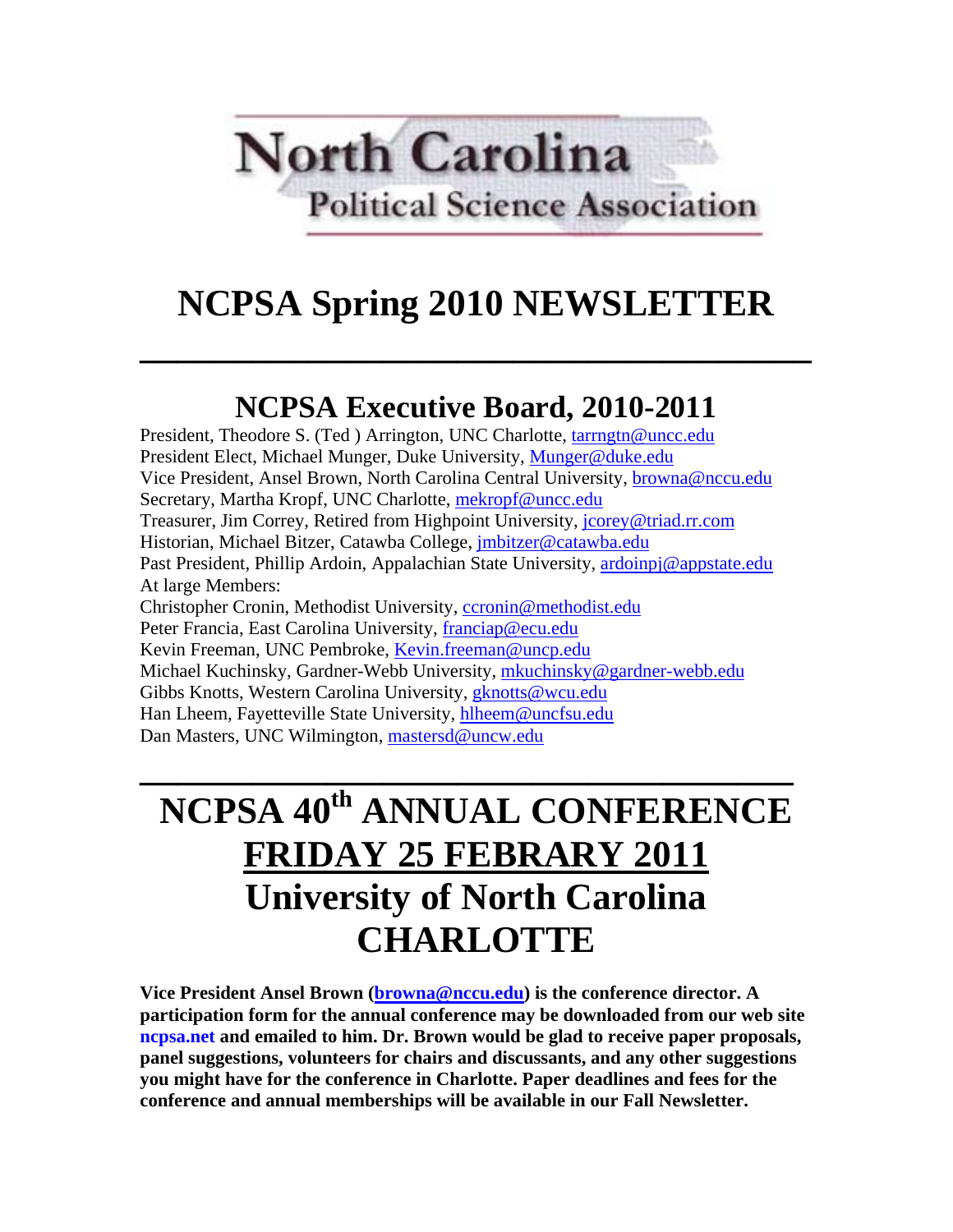### **Message from the President**

I just want to take this opportunity to extend my greetings to all my colleagues and friends in the North Carolina Political Science Association.

Please know how much all of us who work for the Association appreciated your attendance and participation in our association's 39th Annual Conference at North Carolina Central University in Durham. And we look forward to continued support from more political scientists in our state. We especially appreciated the extra effort that some of you, who had to travel long distances, made to attend. Adam Newmark of Appalachian State University did a fantastic job assembling panels and roundtables that addressed timely and pressing issues facing our nation and world. Ansel Brown made the arrangements at NCCU and has accepted the position of Vice President for next year. He will be arranging the 40<sup>th</sup> Annual Conference which we will hold at UNC Charlotte. I am truly grateful for all that Phillip Ardoin of Appalachian State, our past president, and the Executive Council did to make the Conference a successful one and this past year a productive one for the association. We have doubled participation in the Conference each of the last two years.

The Executive Council is in constant contact via email. Our association needs and appreciates your support. We will be increasing the communication among institutions via our semi-annual newsletter, and will provide information shortly on the Undergraduate Paper Competition for 2010.

Our listserve has the names and email addresses of over 450 professional political scientists in North Carolina. We are the only viable means of communication among the members of our professor in our state.

In closing, allow me to extend my best wishes to you and I am looking forward to seeing here at Charlotte next February.

## **Report on the 39th Annual Conference**

**\_\_\_\_\_\_\_\_\_\_\_\_\_\_\_\_\_\_\_\_\_\_\_\_\_\_\_\_\_\_\_\_\_\_\_\_\_\_\_\_\_\_\_\_\_\_\_\_\_\_\_\_\_\_\_\_\_\_\_\_\_\_\_\_\_\_\_\_\_\_\_\_** 

The 39th Annual Meeting of the North Carolina Political Science Association, hosted by North Carolina Central University, was a great success. I am pleased to report that 120 scholars participated in the conference. Participants came from twenty-eight colleges and universities mostly from North Carolina, but several were from institutions of higher learning outside of our state. The conference included 15 panels and two round table presentations on a multitude of topics in all major subfields of political science. Keynote Speaker, and former North Carolina Gubernatorial candidate, Professor Michael Munger (Duke University) discussed "three trends in state government." Professor Munger will be joining the NCPSA Executive Board as the new President-Elect.

Adam J. Newmark, Appalachian State University Outgoing, Vice President, NCPSA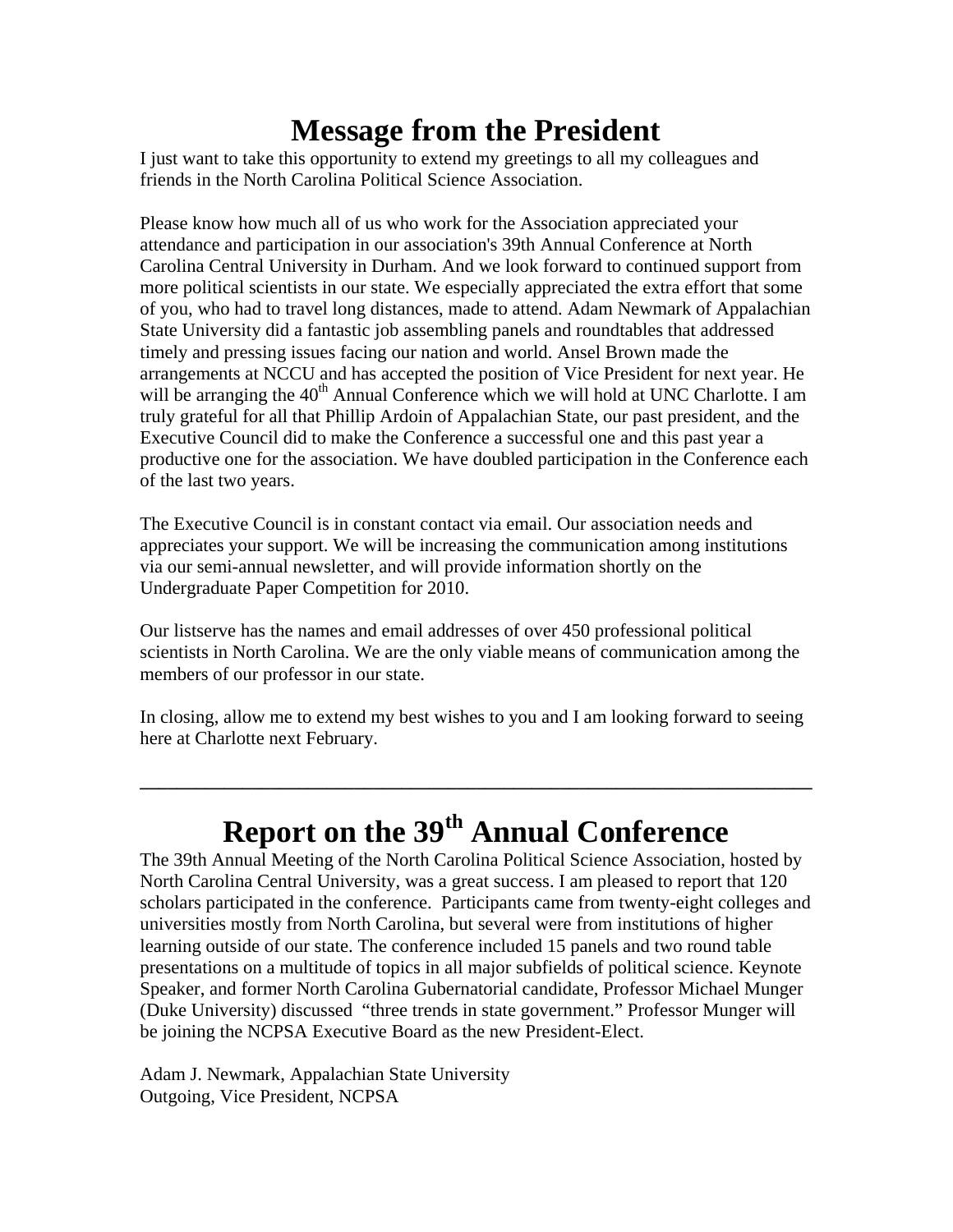### **NEWS**

#### **University of North Carolina at Chapel Hill**

**Frank R. Baumgartner** joined the department as the first holder of the Richard J. Richardson Distinguished Professorship. UNC-Chapel Hill also reports four new colleagues: Anna Bassi, Xi Chen, Justin Gross and Sarah Treul.

**EVELYNE HUBER** and **JOHN STEPHENS** have received coveted Guggenheim Fellowships to pursue their work on poverty-reduction policies. Guggenheim Fellowships are intended for men and women who have already demonstrated exceptional capacity for productive scholarship. Each year the Foundation receives about 4,000 applications and awards approximately 220 Fellowships. This year, Huber and Stephens were two of only three political scientists awarded Guggenheims.

**JAMES STIMSON**, Raymond Dawson Bicentennial Distinguished Professor, received the 2009 Career Achievement Award of the Society for Political Methodology. The award recognizes scholars who have made intellectual contributions that have given the field new ideas and new tools while, at the same time, helped to create sustaining institutions.

**NAVIN BAPAT** has received a major grant from the National Science Foundation to conduct research on how countries use economic sanctions to coerce changes in other countries' behavior.

In addition to becoming a parent, **GEORG VANBERG**, received a grant from the National Science Foundation to organize a conference bringing together leading scholars in judicial politics and computational linguistics to explore possibilities for automated content analysis of legal texts.

UNC-Chapel Hill also reports lots of good news about graduate and undergraduate students alike!

#### **UNC-Charlotte**

This year has been a productive one by all accounts. The department has published more than 25 articles in 2009. Several faculty have had articles accepted in 2010 as well. **Cindy Combs** expects a new edition of her textbook out soon: *Terrorism in the 21st Century*. **James I. Walsh** had his book published: *International Politics of Intelligence Sharing*. New York: Columbia University Press, 2010.

We are sad to lose Jim Piazza to Pennsylvania State University and Rob Christensen to the University of Georgia. We wish them best of luck.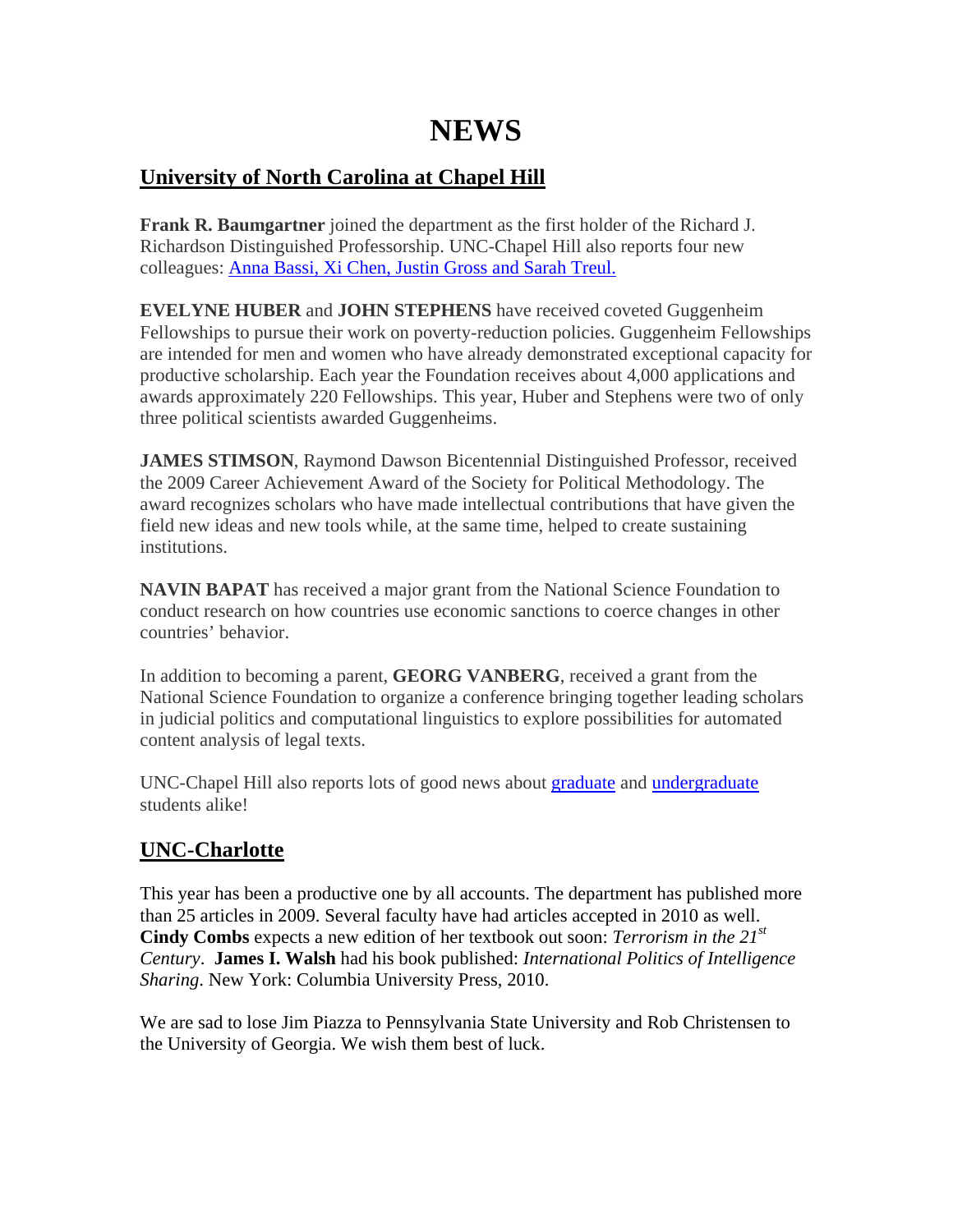The Center for Applied Counterterrorism Studies organized the conference "Counterterrorism Since 9/11: What Have We Learned?" at the UNC Charlotte Uptown Center (details at http://securitystudies.uncc.edu ).

#### **Ph.D. in Public Policy News**

During the 2009-2010 academic year, our Ph.D. Public Policy program has graduated six students! **Huiping Li** began her faculty position at Shanghai University. **Hakan Hekim**  returned to Turkey, taking up his government service duties for the National Police.

**Dr. Cheryl Brown and Political Science Office Manager Cheryl Almond** both won awards this year from the BEST program (Building Educational Strengths and Talents). This is the 11th annual celebration of learning and both recipients were given awards for being outstanding faculty and staff members, offering our students advice and assistance beyond the classroom to succeed in all that they do. Congratulations to them for their accomplishments.

Our **Model United Nations Team**, coached by **Cindy Combs** competed in 4 conferences in 2009-2010, winning a record-breaking total of 41 awards over the course of the year. Among the highlights was attending the Harvard World Model United Nations in **Taipei, Taiwan** and competing against 1,700 participants from more than 60 countries.

The **North Carolina Student Legislature,** coached by **Suzanne Leland** (while Eric Heberlig is on family leave) attended the 73rd Annual Session in Raleigh from April 15- 18, 2010. Overall, the delegation won eight awards, including "Best Large Delegation".

#### **University of North Carolina at Pembroke**

The Department of Political Science at the University of North Carolina at Pembroke has gone through a number of important changes over the course of the last academic year. Foremost on the list is that the department has split from the Department of Public Administration to become its own, independent department of six tenure-track faculty, with **Dr. Kevin Freeman** as its first chair. The department is excited about the opportunities presented by this, and is looking forward to developing a number of programs in the coming semesters to solidify its new position on campus.

In Fall 2009, the department welcomed **Dr. Emily Neff-Sharum** (Ph.D., University of Washington) to its fold, and **Dr. Kirill Bumin** (Ph.D., University of Kentucky) will join the department in Fall 2010. Dr. Neff-Sharum specializes in legislative politics and women's issues, while Dr. Bumin's fields include post-Soviet politics and ethnic conflict.

Dr. Freeman was the recipient of two summer Fulbrights in 2009: the first was a Fulbright-Hays Seminar Abroad Program in China, and the second was a Fulbright German Studies Seminar Grant In Berlin. He also recently published an article in the *Encylopedia of Public Policy and Public Administration*. **Dr. Elizabeth Normandy**  headed the university's successful effort to renew SACS accreditation. **Carole Graham, J.D.**, continues to serve as UNCP's pre-law advisor, and matriculation into law schools is